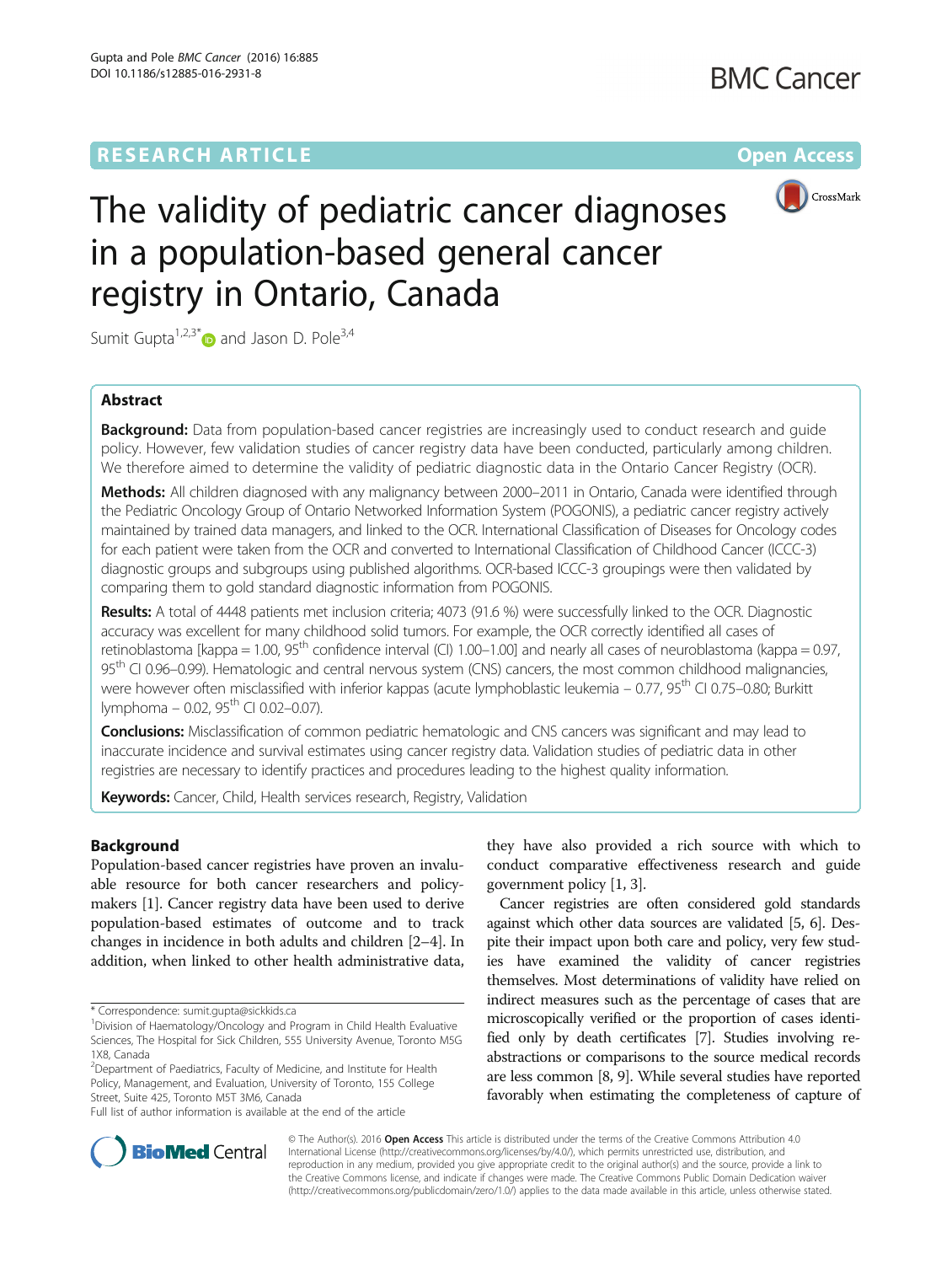childhood cancer cases in cancer registries, the ability of general cancer registries to accurately describe incident cancer cases may differ between adult and pediatric malignancies [\[10, 11\]](#page-7-0). Unlike adult malignancies, pediatric diagnoses are more heavily dependent on histology and not site; they also represent a heterogeneous group of malignancies that make up only 1 % of the total cancer burden [\[12\]](#page-7-0). Algorithms and personnel employed by registries may therefore be heavily influenced by adult oncology, and consequently fail to validly capture childhood cases. This may be of particular concern in malignancies that are unique to childhood.

Our objective was therefore to validate the diagnosis data contained in a provincial cancer registry covering all ages for a population-based cohort of pediatric oncology patients. We were able to achieve this objective by taking advantage of the unique data sources available in Ontario Canada, which include two population-based cancer registries: one general passive registry and one active pediatricspecific registry. While the completeness of these two registries has previously been compared, no study has compared specific data elements common to both [[11](#page-7-0)]. Diagnosis data in the general cancer registry were therefore compared to that in the pediatric registry.

### Methods

## Data sources

The Pediatric Oncology Group of Ontario Networked Information System (POGONIS) is a population-based registry capturing data on all cases of Ontario pediatric cancer diagnosed at pediatric oncology centers. Pediatric oncology care in Ontario is delivered through five tertiary centers and their associated satellite centers. POGONIS collects data through an active process; trained data managers at each of the five tertiary centers prospectively and actively abstract demographic, disease, treatment and outcome data for all new cancer cases. Data managers routinely attend tumor boards and other medical rounds to ensure completeness and validity of the data, including diagnosis. Senior POGONIS administrators also review these data centrally to assess accuracy; data managers are routinely contacted for clarification of certain data elements, and can be asked to return to the patient chart if necessary. Data managers in turn contact treating clinicians if necessary. Previous work has shown that POGONIS identifies greater than 96 % of Ontario children with cancer aged 0–14 years [[11](#page-7-0)]. Adolescents treated at adult institutions are not identifiable through POGONIS, leading to lower capture rates within POGONIS of patients aged 15–18 years.

Covering a population of approximately 13 million, the Ontario Cancer Registry (OCR) is a population-based tumor registry which relies on the passive receipt of reports from four sources: pathology reports with a diagnosis of cancer from all pathology labs across the province, hospital

discharge records containing a diagnosis of cancer from all hospitals across Ontario, electronic health records from specific treatment centers, and any electronic death record with cancer as one of the underlying causes [\[13](#page-7-0), [14](#page-7-0)]. During the study period, computerized algorithms employing deterministic and probabilistic linkage were used to link multiple records pertaining to the same individual. In contrast to POGONIS, during the study period OCR employed a set of computerized rules to passively assign the site and histology of the primary malignancy. Given this passive process, OCR was not able to return to source documents for additional data or clarifications, nor was OCR able to incorporate from additional data sources such as POGONIS.

#### Study population

All Ontario residents diagnosed with any malignancy between 2000 and 2011, less than 18 years of age at diagnosis, and treated and registered at a pediatric oncology center were identified using POGONIS and included. Patients with histiocytic disorders such as Langerhans cell histiocytosis or hemophagocytic lymphohistiocytosis were excluded given their variable inclusion in OCR over the study period. The study eligibility end date of 2011 was chosen to maximize the eligible cases be registered in both databases.

#### Determining OCR diagnoses

As noted above, and in contrast to adult classification systems, pediatric cancers are generally categorized according to morphology and not primary site of origin. The third edition of the International Classification of Childhood Cancer (ICCC-3) is currently accepted as the standard classification system for childhood cancer [\[15\]](#page-7-0). The ICCC-3 operates hierarchically, with 12 main Level 1 diagnostic groups and 47 Level 2 diagnostic subgroups. For certain heterogeneous subgroups, Level 3 optional extended classifications are provided. As an example, Diagnostic Group I corresponds to leukemias, myeloproliferative diseases, and myeloplastic diseases, with Diagnostic Subgroup Ia pertaining to lymphoid leukemias and extended classification Ia.1 designating precursor cell leukemias. The ICCC-3 also includes an algorithm which converts International Classification of Diseases for Oncology, third edition (ICD-O-3), codes (ICD-O-M, ICD-O-T) to ICCC-3 diagnostic groups and subgroups [\[15\]](#page-7-0). ICCC-3 diagnostic groups are mainly based on morphology codes indicated by morphology (ICD-O-M), but are sometimes also dependent on topography codes (ICD-O-T) [[16](#page-7-0)]. For example, cases with morphology codes indicating histologies consistent with germ cell tumors (e.g. 9071 – yolk sac tumor, 9080 – teratoma) are further classified by ICCC-3 as gonadal, intracranial/intraspinal, or extracranial/extragonadal based upon ICD-O-T codes.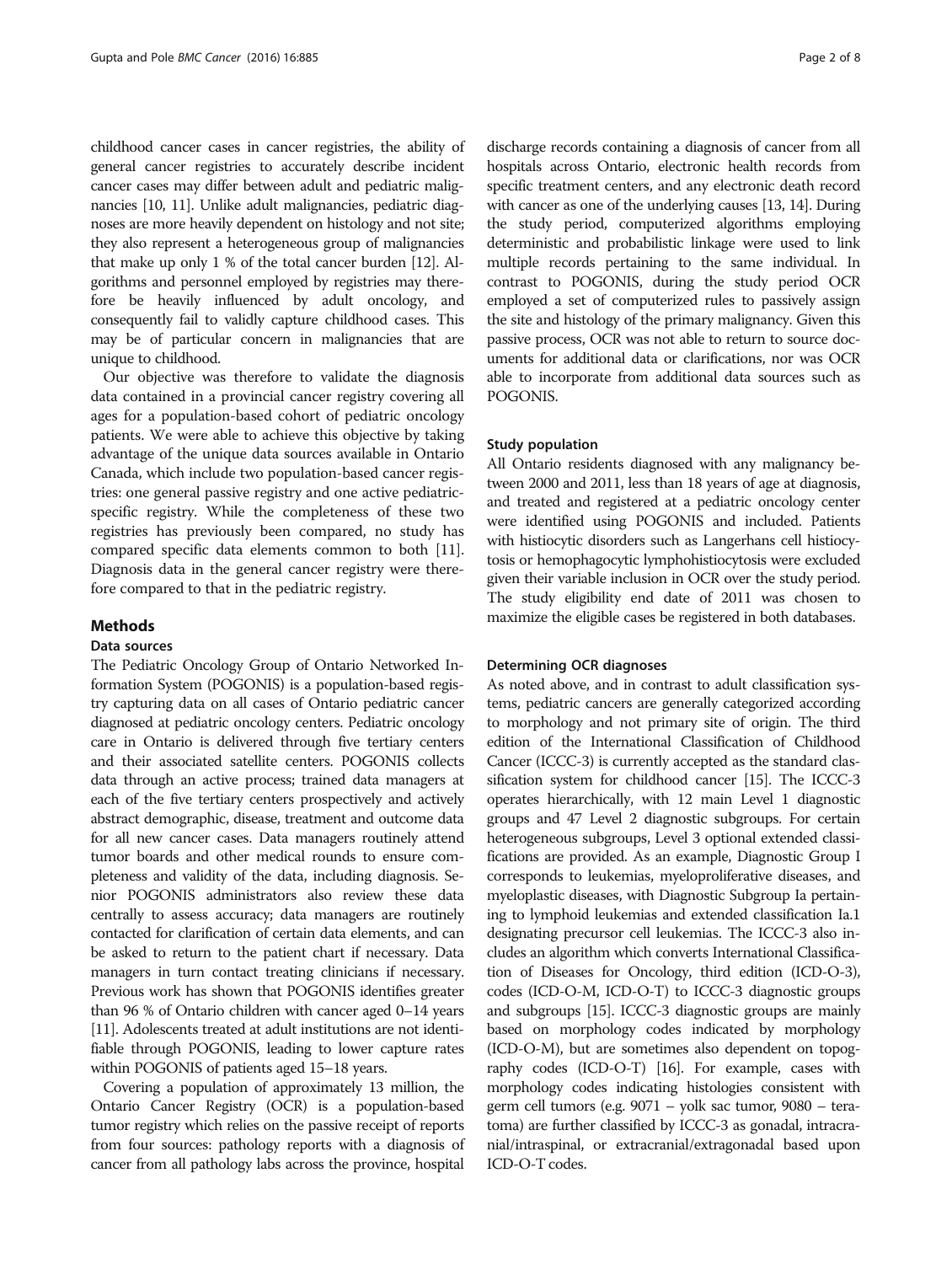Similar to most population-based cancer registries, the OCR uses ICD-O-3 codes to classify incident cases. Using the aforementioned algorithm, we converted these ICD-O-3 codes to ICCC-3 diagnostic groups and subgroups (see Fig. 1 for schematic overview). As ICD-O-T codes were unavailable for the study population, we first converted OCR ICD-9 codes that indicated site of disease to ICD-O-T codes (Fig. 1). For example, we converted the ICD-9 code 189.0 (malignant neoplasm of kidney, except pelvis) and its derivatives to the ICD-O-T code C64.9, which indicates a primary renal site of disease. Additional examples may be seen in Additional file [1.](#page-6-0)

Importantly, as ICD-O-M codes were available from OCR, the information from these ICD-O-M codes were the only data source used to determine histology/ morphology, even if additional or contrary information was available from the OCR ICD-9 codes. This decision was made as the published conversion algorithm to ICCC-3 uses only ICD-O-M codes for histology/morphology data and not ICD-9 codes [[15\]](#page-7-0). Our approach should thus mimic that endorsed by the literature for use by researchers and cancer registrars.

Several additional modifications were necessary:

- 1. A small number of morphology codes from either previous ICD-O editions or more recently introduced were encountered in the OCR. These codes were first mapped to ICD-O-3 morphology/histology codes before the conversion to ICCC-3 (Additional file [2](#page-6-0)).
- 2. Patients for whom no ICD-O-M code was listed or for whom codes indicating solely "malignant primary" were

classified as Diagnostic Subgroup XIIb, or "Other unspecified malignant tumors". Patients coded as 9990/3, or "No mircoscopic proof", were similarly classified. As noted above, ICD-9 codes were not used in these cases in order to clarify histology/morphology.

3. Rhabdoid tumors are rare malignancies that share a characteristic histology and which occur primarily in the brain (known as atypical teratoid/rhabdoid tumors – AT/RT) and kidney [\[17](#page-7-0)]. The ICCC-3 algorithm classifies any tumor with ICD-O-M code 9508/3 (AT/RT) as an AT/RT (IIIc.4) regardless of site, and tumors with ICD-O-M code 8963/3 (malignant rhabdoid tumor) as either rhabdoid renal tumors (VIa.2) or extrarenal rhabdoid tumors (IXd.3) depending on site. The algorithm however does not account for patients with ICD-O-M code 8963/3 with a central nervous system primary site. We classified these patients as having AT/RT (IIIc.4).

#### Determining POGONIS diagnoses

POGONIS was established in 1985, prior to the existence of internationally recognized classification systems for childhood cancer. Malignancies are therefore categorized in POGONIS using a unique classification system derived by local clinicians that nonetheless shares similarities with the ICCC-3. Each POGONIS diagnosis code was mapped to the appropriate ICCC-3 category; an example is illustrated in Additional file [3](#page-6-0). Rare pediatric malignancies such as squamous cell carcinomas and malignant carcinoid tumors were coded in POGONIS as single diagnostic categories independent of site, unlike in the ICCC-3. For these tumors, site of disease information was also extracted from

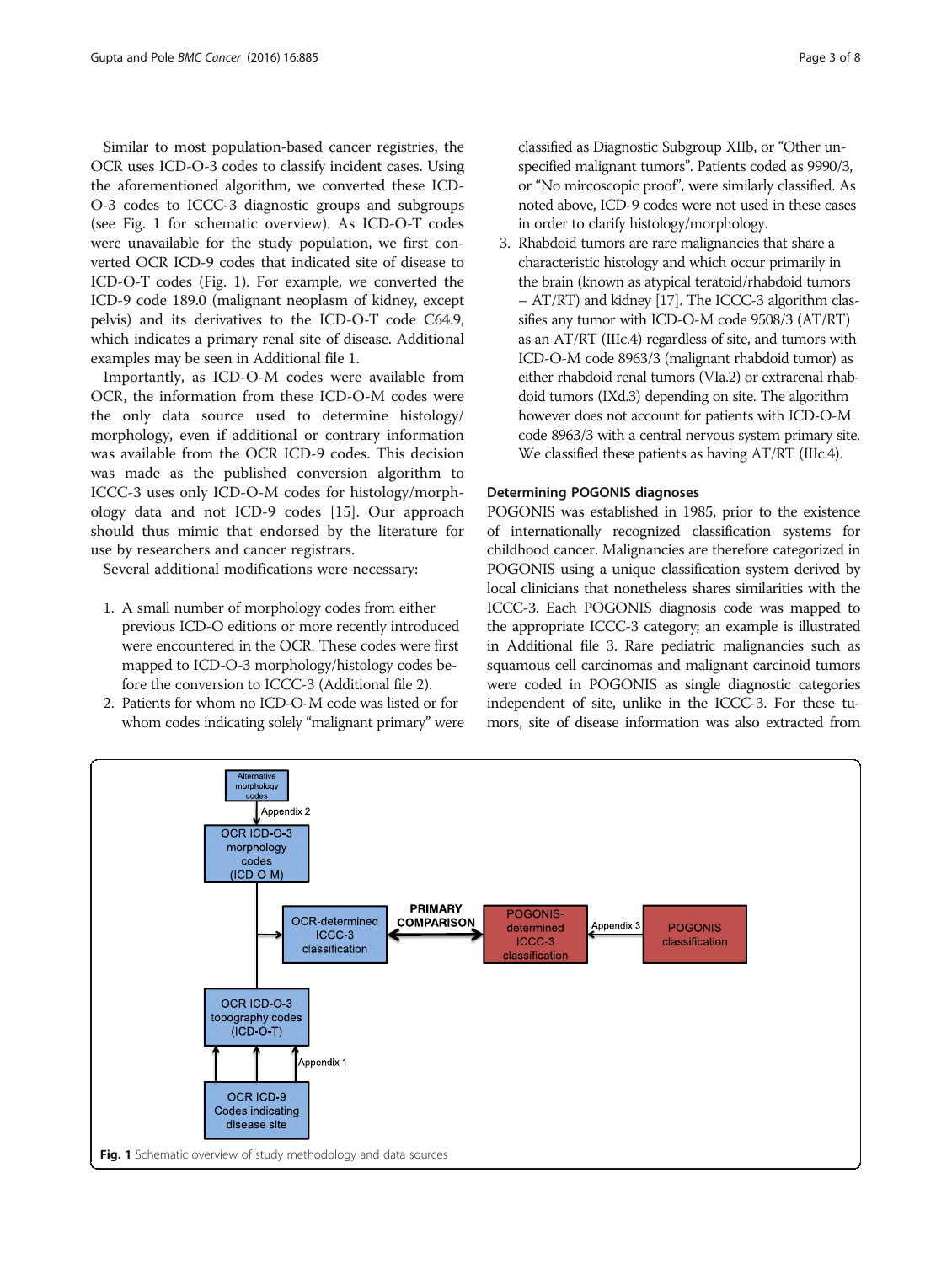POGONIS to allow accurate ICCC-3 categorization. Rare cases for which only general diagnoses were available (e.g. "bone tumor") were mapped to ICCC-3 Level 1 diagnostic groups only. Other demographic variables were also obtained from POGONIS, including age at diagnosis, gender, and time period (early, 2000–2005 vs. late, 2006–2011).

#### Validation of OCR diagnoses

Cohort patients were linked to the OCR deterministically by individually assigned Ontario Health Insurance Program numbers. Where deterministic linkage was not possible due to a lack of an exact health insurance number match, probabilistic linkage using name, date of birth and gender was employed. All patients linked probabilistically were reviewed for linkage quality. For those patients successfully linked, OCR-based and POGONIS-based ICCC-3 classifications were compared. Comparisons were made by Level 1 diagnostic groups and where appropriate, Level 2 and Level 3 subgroups. Given its use of pediatric-trained data managers, active capture of data, clinician involvement, and ability to correct and supplement data when needed, the POGONIS-based classification was considered the gold standard against which the OCR-based classification was validated.

### Analyses

Successfully and unsuccessfully linked patients were compared by age, gender, and time period of diagnosis using the Chi square test or the Wilcoxon rank sum test as appropriate. Guidelines pertaining to studies validating health administrative data have recommended the use of multiple statistical measures of agreement [[18](#page-7-0)]. Agreement between the POGONIS-based and OCR-based classifications was therefore assessed by calculating the kappa statistic, sensitivity, specificity, positive predictive value and negative predictive value. Statistical significance was defined as  $p < 0.05$ .

## Results

Using POGONIS, 4448 patients were identified as meeting study cohort inclusion criteria (Fig. 2). Of these, 4073 (91.6 %) were successfully linked to the OCR. Linked and unlinked patients showed no differences in age [median 6 years, (interquartile range - IQR 3–13) vs. 8 years (2– 13); p = 0.53] or gender [2223/4073 (54.6 %) male vs. 196/ 374 (52.4 %);  $p = 0.42$ ]. Unlinked patients were more likely to have been diagnosed in the late time period [170/375  $(45.3 \%)$  vs. 1598/4073 (35.9 %);  $p = 0.02$ . Of the 375 unlinked patients, 54 were subsequently added to the OCR after the data cut, accounting for the time period findings. The remaining 321 unlinked cases were deemed to have linkages of insufficient quality. Of the 4073 successfully linked patients, 3693 (90.7 %) were linked deterministically by health card number. A total of 380 (9.3 %) were linked probabilistically, with 357 (93.9 %) linked based on



exact date of birth and a phonetic encoding of surname and the remaining based on various combinations of the linkage variables.

Mapping POGONIS diagnostic codes to ICCC-3 resulted in the successful assignment of ICCC-3 Level 1 diagnostic groups to all patients and of Level 2 diagnostic subgroups to all but 25 (0.6 %) patients. These latter 25 were retained in the linkage exercise. Mapping OCR codes resulted in the successful assignment of ICCC-3 diagnostic groups and subgroups to all patients. Table [1](#page-4-0) illustrates the number of children classified by POGONIS and by the OCR into each ICCC-3 Level 1 diagnostic group, as well as the sensitivity, specificity, and positive and negative predictive values of the OCR-based diagnostic categories as compared to the gold standard POGONIS-based categories. The kappa statistics of agreement are also listed. With the exception of Diagnostic Group XII (Other and unspecified malignant neoplasms), kappas were generally excellent (>0.80), [\[19\]](#page-7-0) ranging from 0.86 to 1.00. Again excepting Diagnostic Group XII, sensitivities ranged from 0.82 to 1.00. While POGONIS classified only 23 (0.5 %) patients in diagnostic group XII, using OCR data resulted in 259 (6.3 %) patients classified thusly.

Table [2](#page-4-0) illustrates the same parameters for selected ICCC-3 diagnostic subgroups (Level 2 and 3). Measures of agreement remained excellent for some subgroups,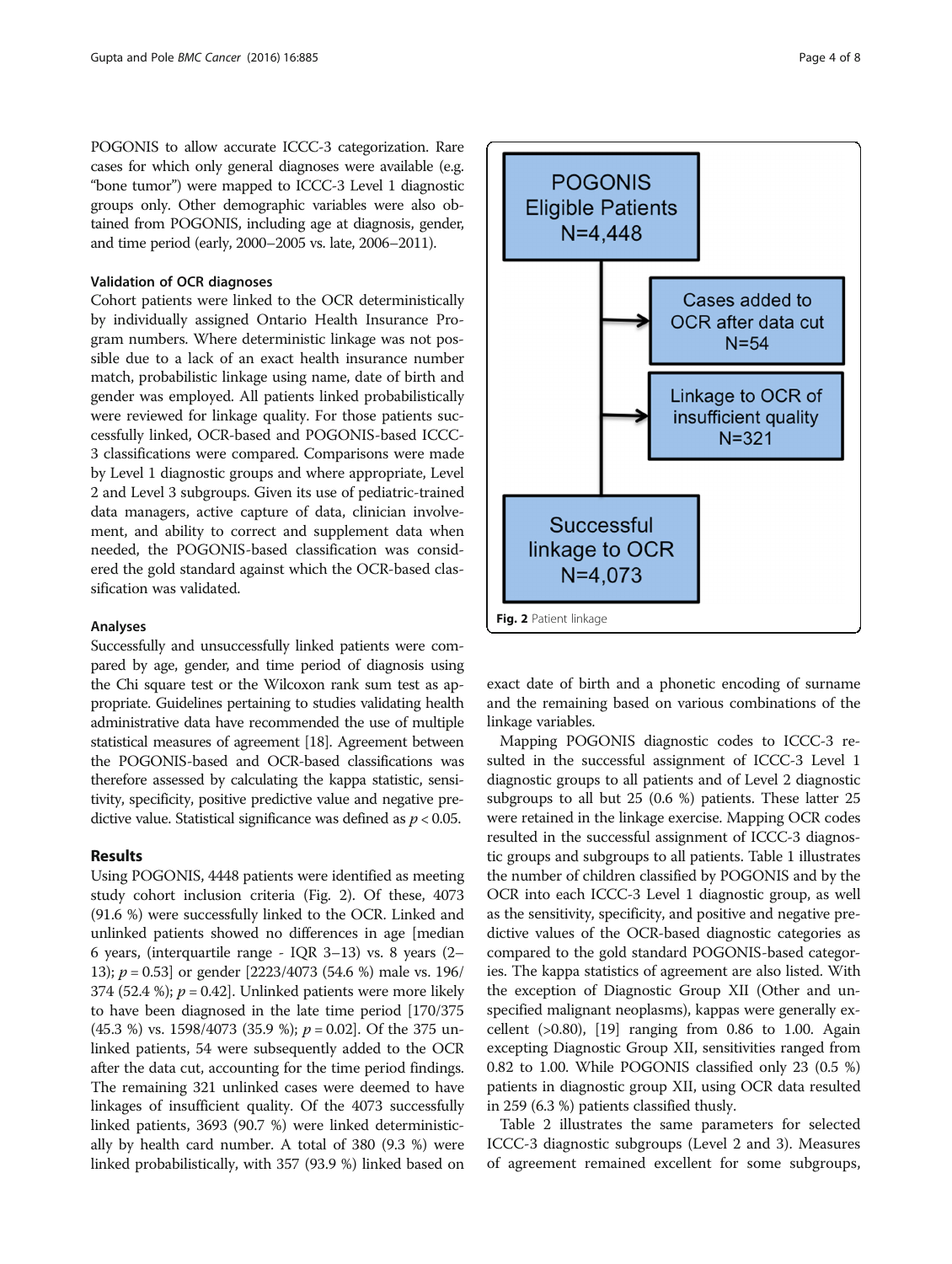<span id="page-4-0"></span>**Table 1** Measures of agreement between OCR-based and POGONIS-based diagnostic groups

| Malignancy type                                                         | N, POGONIS | N, OCR | Kappa (95 % CI)     | Sensitivity | Specificity | PPV  | <b>NPV</b> |
|-------------------------------------------------------------------------|------------|--------|---------------------|-------------|-------------|------|------------|
| I. Leukemias, myeloproliferative diseases, and myelodysplastic diseases | 1305       | 1143   | $0.89(0.88 - 0.91)$ | 0.87        | 1.00        | 0.99 | 0.94       |
| II. Lymphomas and reticuloendothelial neoplasms                         | 585        | 554    | $0.90(0.88 - 0.92)$ | 0.89        | 0.99        | 0.94 | 0.98       |
| III. CNS and miscellaneous intracranial and intraspinal neoplasms       | 790        | 757    | $0.95(0.94 - 0.96)$ | 0.94        | 1.00        | 0.98 | 0.99       |
| IV. Neuroblastoma and other peripheral nervous cell tumors              | 262        | 256    | $0.97(0.96 - 0.99)$ | 0.96        | 1.00        | 0.98 | 1.00       |
| V. Retinoblastoma                                                       | 105        | 105    | $1.00(1.00 - 1.00)$ | 1.00        | 1.00        | 1.00 | 1.00       |
| VI. Renal tumors                                                        | 174        | 175    | $0.98(0.96 - 0.99)$ | 0.98        | 1.00        | 0.98 | 1.00       |
| VII. Hepatic tumors                                                     | 68         | 64     | $0.92(0.88 - 0.97)$ | 0.90        | 1.00        | 0.95 | 1.00       |
| VIII. Malignant bone tumors                                             | 181        | 192    | $0.89(0.86 - 0.92)$ | 0.92        | 0.99        | 0.87 | 1.00       |
| IX. Soft tissue and other extraosseus sarcomas                          | 285        | 260    | $0.86(0.82 - 0.89)$ | 0.82        | 0.99        | 0.91 | 0.99       |
| X. Germ cell tumors, trophoblastic tumors, and neoplasms of gonads      | 140        | 136    | $0.96(0.93 - 0.98)$ | 0.94        | 1.00        | 0.97 | 1.00       |
| XI. Other malignant epithelial neoplasms and malignant melanomas        | 155        | 172    | $0.93(0.90 - 0.96)$ | 0.98        | 0.99        | 0.88 | 1.00       |
| XII. Other and unspecified malignant neoplasms                          | 23         | 259    | $0.06(0.02 - 0.10)$ | 0.43        | 0.94        | 0.04 | 1.00       |
|                                                                         |            |        |                     |             |             |      |            |

CI confidence interval, CNS central nervous system, N number, NPV negative predictive value, OCR Ontario Cancer Registry, POGONIS Pediatric Oncology Group of Ontario Networked Information System, PPV positive predictive value

including Hodgkin lymphoma, neuroblastoma, nephroblastoma, hepatoblastoma and osteosarcoma. However, agreement for several diagnostic subgroups was significantly inferior, with kappa statistics of 0.77 for acute lymphoblastic leukemia (ALL), 0.71 for non-rhabdomyosarcoma soft tissue sarcomas, 0.24 for lymphoblastic lymphomas, and 0.02 for Burkitt lymphomas.

We then more closely examined reasons for discrepancy among the above three diagnostic subgroups (ALL, lymphoblastic lymphoma, Burkitt lymphoma), representing common childhood cancers but with poor measures of agreement. Of 1070 patients classified by POGONIS as having ALL, 311 (29.1 %) were improperly classified by the OCR. The most common OCR ICD-O-M codes found among these children were  $9990/3$  ( $N = 119$ , 38.2 % - clinically malignant tumor),  $9831/3$  ( $N = 118$ , 37.9 % - chronic lymphoproliferative disorder of NKcells) and  $9801/3$  ( $N = 23, 7.4$  % - acute leukemia, NOS).

|  |  | <b>Table 2</b> Measures of agreement between selected OCR-based and POGONIS-based diagnostic subgroups |
|--|--|--------------------------------------------------------------------------------------------------------|
|  |  |                                                                                                        |

| Malignancy type                                               | N, POGONIS | N, OCR | Kappa (95 % CI)     | Sensitivity | Specificity | PPV  | <b>NPV</b> |
|---------------------------------------------------------------|------------|--------|---------------------|-------------|-------------|------|------------|
| la.1. Precursor cell leukemias (acute lymphoblastic leukemia) | 1070       | 775    | $0.77(0.75 - 0.80)$ | 0.71        | 0.99        | 0.98 | 0.91       |
| Ib. Acute myeloid leukemias                                   | 187        | 164    | $0.84(0.81 - 0.89)$ | 0.80        | 1.00        | 0.91 | 0.99       |
| Ila. Hodgkin lymphomas                                        | 312        | 310    | $0.99(0.98 - 1.00)$ | 0.98        | 1.00        | 0.99 | 1.00       |
| Ilb-Ild, Ile. Non Hodgkin lymphomas                           | 271        | 244    | $0.78(0.74 - 0.82)$ | 0.76        | 0.99        | 0.84 | 0.98       |
| IIb.1 Precursor cell lymphomas (lymphoblastic lymphomas)      | 67         | 22     | $0.24(0.12 - 0.36)$ | 0.16        | 1.00        | 0.50 | 0.99       |
| IIc. Burkitt lymphomas                                        | 78         | 1      | $0.02$ (0.02-0.07)  | 0.01        | 1.00        | 1.00 | 0.98       |
| IIIb. Astrocytomas                                            | 446        | 343    | $0.82$ (0.79-0.85)  | 0.74        | 1.00        | 0.96 | 0.97       |
| Illa1. Ependymomas                                            | 72         | 69     | $0.95(0.91 - 0.99)$ | 0.93        | 1.00        | 0.97 | 1.00       |
| Illc. Intracranial and intraspinal embryonal tumors           | 199        | 201    | $0.91(0.87 - 0.94)$ | 0.91        | 1.00        | 0.91 | 1.00       |
| Illc.1 Medulloblastomas                                       | 152        | 134    | $0.91(0.88 - 0.95)$ | 0.86        | 1.00        | 0.98 | 1.00       |
| Illx. All other CNS tumors                                    | 73         | 144    | $0.34(0.26 - 0.43)$ | 0.53        | 0.97        | 0.27 | 0.99       |
| IVa. Neuroblastoma and ganglioneurblastoma                    | 259        | 254    | $0.97(0.96 - 0.99)$ | 0.97        | 1.00        | 0.98 | 1.00       |
| Vla.1 Nephroblastoma                                          | 141        | 140    | $0.98(0.97 - 1.00)$ | 0.98        | 1.00        | 0.99 | 1.00       |
| VIIa. Hepatoblastoma                                          | 58         | 56     | $0.96(0.93 - 1.00)$ | 0.95        | 1.00        | 0.98 | 1.00       |
| VIIIa. Osteosarcoma                                           | 88         | 87     | $0.96(0.93 - 0.99)$ | 0.95        | 1.00        | 0.97 | 1.00       |
| VIIIc. Ewing tumor and related sarcomas of bone               | 82         | 93     | $0.81$ (0.74-0.87)  | 0.87        | 0.99        | 0.76 | 1.00       |
| IXa. Rhabdomyosarcomas                                        | 116        | 128    | $0.92(0.89 - 0.96)$ | 0.97        | 1.00        | 0.88 | 1.00       |
| IXb-IXe. Non-rhabdomyosarcoma soft tissue sarcomas            | 153        | 132    | $0.71(0.65 - 0.77)$ | 0.67        | 0.99        | 0.78 | 0.99       |

CI confidence interval, CNS central nervous system, N number, NPV negative predictive value, OCR Ontario Cancer Registry, POGONIS Pediatric Oncology Group of Ontario Networked Information System, PPV positive predictive value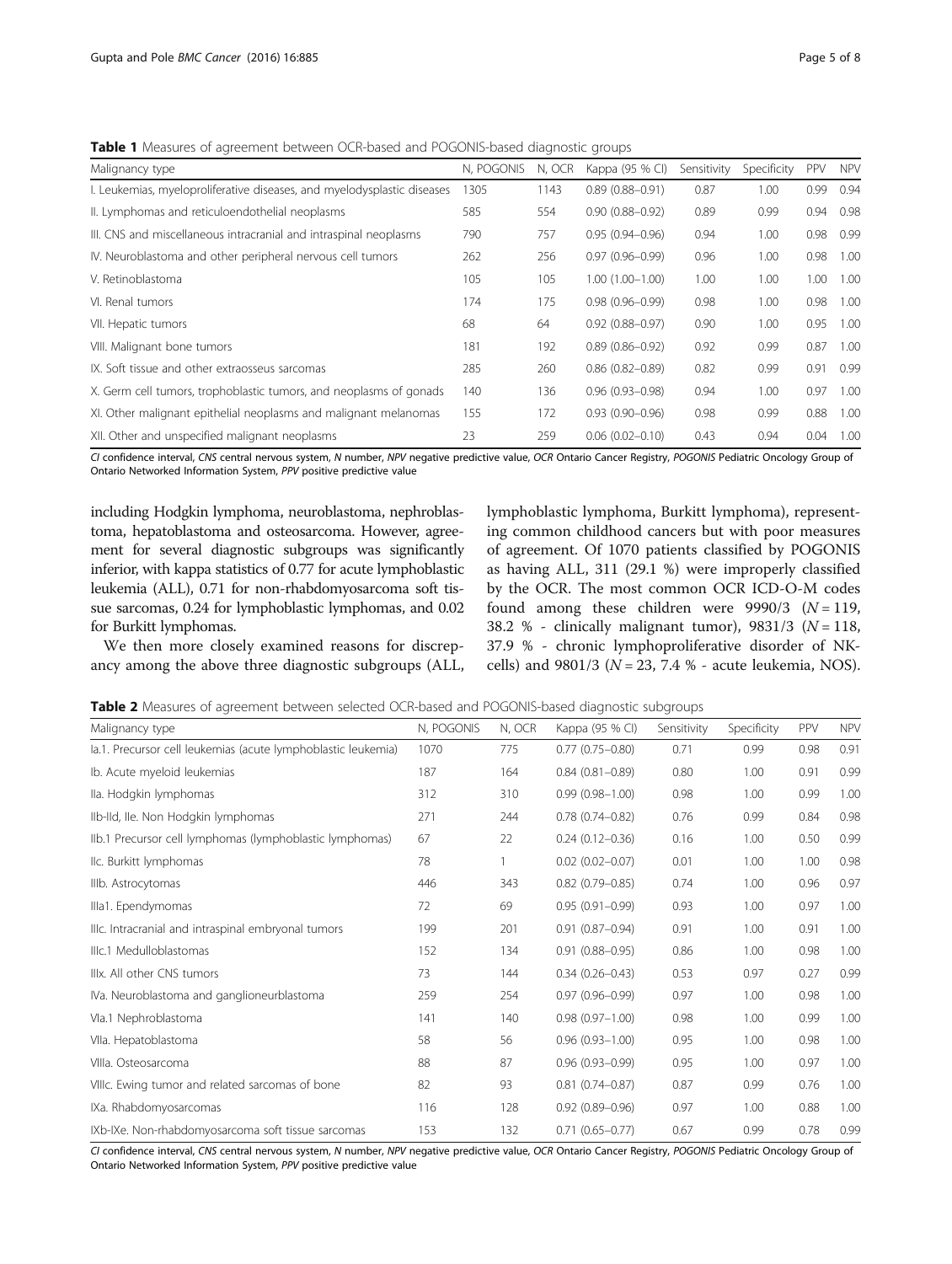Interestingly, 244/311 (78.5 %) were correctly identified as having ALL by OCR ICD-9 codes. 16 children were incorrectly diagnosed as having ALL by OCR; the most common correct diagnoses in POGONIS for these children were acute mixed-lineage leukemia ( $N = 6$ , 37.5 %) and lymphoblastic lymphoma  $(N = 5, 31.3 \%)$ .

Of 67 children with lymphoblastic lymphoma according to POGONIS data, 56 (83.6 %) were misclassified by the OCR. The most common OCR ICD-O-M code found among these patients was 9590/3 (37, 66.1 % - malignant lymphoma, NOS). Using OCR ICD-9 codes would not have correctly identified these children; 36 (64.3 %) were coded as having "other lymphomas" while another 10 (17.9 %) were coded as having "lymphosarcoma". 11 children were incorrectly identified as having lymphoblastic lymphoma by OCR; according to POGONIS, 8 (72.7 %) of these children in fact had ALL.

Of the 78 children categorized as having Burkitt lymphoma by POGONIS, nearly all were misclassified by the OCR (77, 98.7 %). The most common OCR ICD-O-M code found among these patients was 9750/3 (68, 88.3 % malignant histiocytosis). Using OCR ICD-9 codes would have correctly identified 68 (88.3 %) of these patients.

## **Discussion**

To our knowledge, this is the first study to systematically examine the validity of diagnosis data for cases of childhood cancer in a general cancer registry. In doing so, we have shown that while excellent agreement was achieved within most broad diagnostic categories and for some specific diagnoses, agreement among several common childhood malignancies was poor to dismal.

The predominant source of error was the derivation of incorrect ICD-O-M codes from source documents, and the consequent assignment of inappropriate ICCC-3 diagnostic groups and/or subgroups. This was in most cases due to the inappropriate assignment of patients with specific diagnoses to "other" or "miscellaneous" categories, as reflected by the higher number of patients in such categories based on OCR data as compared to POGONIS data, as opposed to misclassification among different specific types of childhood cancer. This was apparent both within specific diagnostic groups (e.g. 73 POGONIS-assigned patients to the "other central nervous system - CNS - tumors" subgroup as compared to 144 OCR-assigned patients) and overall (23 versus 259 patients in Diagnostic Group XII – other and unspecified malignant neoplasms).

The magnitude of this problem varied between diagnostic subgroups. The OCR was able to consistently identify unique childhood solid tumors (e.g. neuroblastoma, retinoblastoma, Wilms tumor, hepatoblastoma) as demonstrated by near perfect, and in some cases perfect, measures of agreement. Hematologic and CNS cancers were however more problematic. For example, a diagnosis of ALL, the most common childhood cancer, in OCR carried a sensitivity of only 0.71. Almost no patient with Burkitts lymphoma was correctly identified by the OCR. Previous studies in adults have identified similar issues among non-Hodgkin lymphomas (NHL). Clarke et al. examined the validity of NHL diagnoses among adults in the Greater Bay Area Cancer Registry, and found that agreement on subtype classification was only 59 %, with the positive predictive values of specific subtypes reaching as low as 0.05 [[20](#page-7-0)]. In later work, the same group found that almost half of the adult lymphomas recorded as unclassifiable in their registry could in fact be assigned a specific subtype [\[21\]](#page-7-0).

Our findings have important implications for individuals using cancer registry data. Population-based incidence derived from cancer registries for hematologic and CNS pediatric malignancies may represent significant underestimates, as a proportion of children with these cancers are misclassified into "miscellaneous" categories. More generally, this study demonstrates the pitfalls in designating passive cancer registry data as a gold standard in less common malignancies such as childhood cancer. Our results also illustrate the importance of conducting registry validation studies, particularly given their growing importance in guiding cancer policy [[1\]](#page-7-0).

Our results also indicate that pediatric cancer specific algorithms, training and personnel may be necessary to improve the accuracy of data pertaining to several common childhood malignancies. This may be particularly relevant to more complex and rare childhood cases. It is noteworthy that in several cases, the ICD-O-M was incorrectly assigned in OCR despite OCR ICD-9 codes that agreed with the POGONIS diagnosis. For example, nearly all patients diagnosed with Burkitts lymphoma according to POGONIS received ICD-O-M codes in OCR indicating "malignant histiocytosis", despite OCR ICD-9 codes that in the majority of cases also indicated Burkitts lymphoma. This suggests that the accuracy of cancer registry morphology data, particularly in hematologic malignancies, may be improved, but not perfected by comparing it to ICD-9 data. Similarly, researchers wishing to identify cohorts of childhood cancer patients from registry data should consider validating algorithms based on ICD-O-3 codes, as suggested by the ICCC-3, against more complex algorithms that also incorporate ICD-9 codes prior to analyzing these cohorts. Finally, our findings also suggest that registries may benefit from automatically reviewing all pediatric cases assigned to "miscellaneous" or "unclassifiable" categories. Given the small number of pediatric cases relative to the overall cancer burden, implementing these strategies may not require significant additional resources. Their validity however remains theoretical and warrants further study.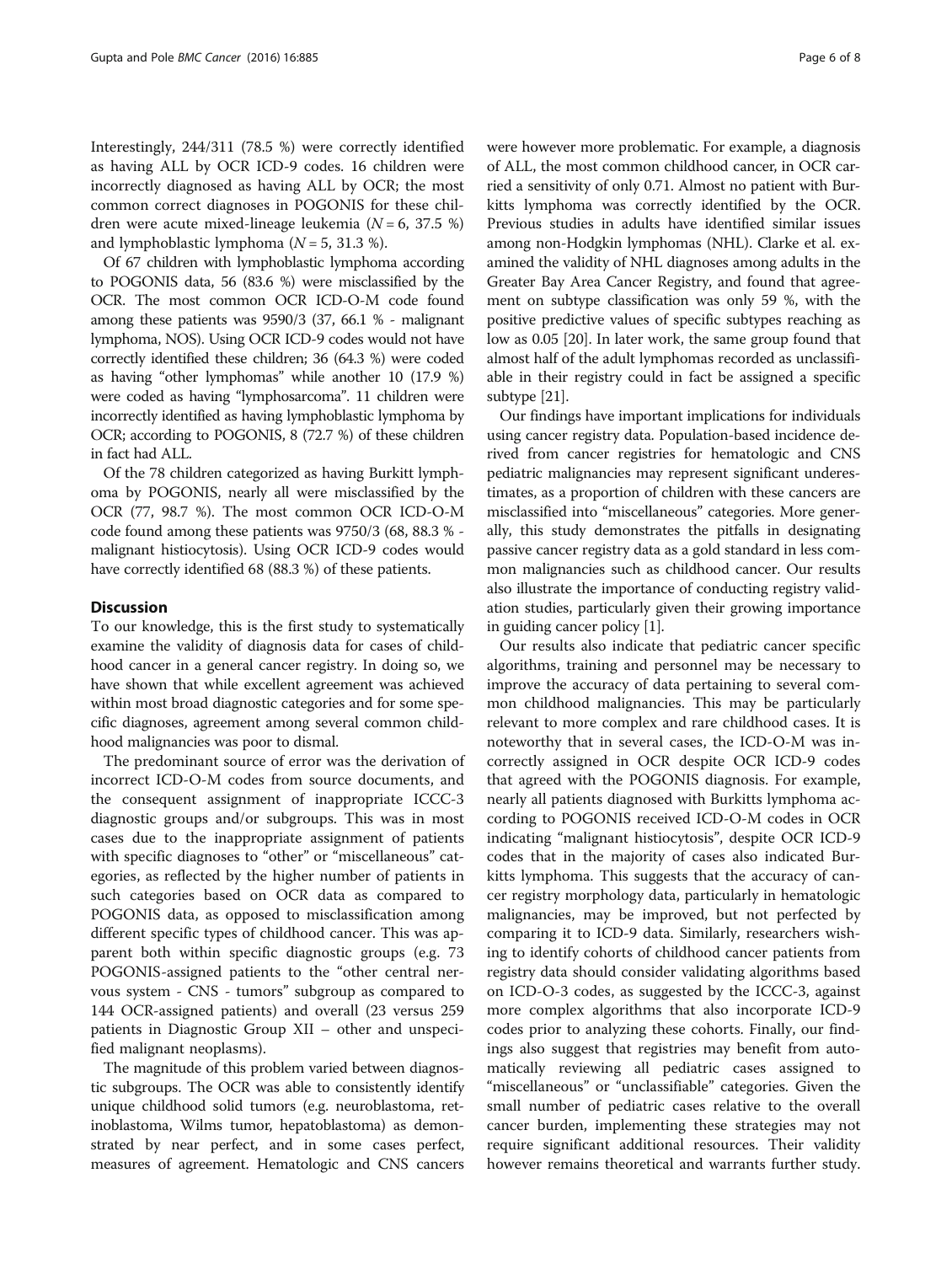<span id="page-6-0"></span>Indeed, the involvement of national and international bodies such as the International Agency for Cancer Research (IARC) and the International Association of Cancer Registries may aid in designing, implementing and evaluating these strategies.

One limitation of this study pertains to the generalizability of its results to other cancer registries. As noted above, during the study period the OCR relied upon passive algorithms to reconcile information on histology from several sources. Other cancer registries utilize other strategies; for example, the use of hospital-based computerized reporting systems that enable centers to transmit registry-reportable information [\[20\]](#page-7-0). Whether the validity of diagnostic data collected by registries using these alternative strategies differs from that in the current study is unknown, though the study cited above demonstrating the poor validity of NHL diagnoses in adults was conducted using such a cancer registry. Interestingly however, in a report from the Surveillance, Epidemiology, and End Results (SEER) group of cancer registries on childhood cancer between 1975–1995, only 0.3–0.8 % of cases were classified in Diagnostic Group XII (Other and unspecified malignant neoplasms), [\[22](#page-7-0)] in line with the 0.5 % in POGONIS in the current study but below the 6.3 % of cases in the OCR. The OCR is in fact currently developing new algorithms and allowing for manual edits where applicable; future work will examine the impact of these changes on data validity.

Strengths of this study include its population-based nature and large sample size, allowing conclusions to be drawn for specific diagnostic subgroups. This was feasible due to the presence of an independent active childhood cancer registry. In many jurisdictions where no such childhood cancer registry exists, validation would require more onerous chart abstraction. Several additional limitations however also merit notice. First, we were unable to link 9.4 % of cohort patients to OCR data. We cannot rule out systematic differences between these patients and the rest of the cohort that may have impacted our results. Second, our study did not have access to ICD-O-T codes, though ICD-9 codes indicating site were used as a substitute. Third, the premise of the POGONIS diagnosis as gold standard is an assumption; this assumption is however reasonable given active and near real-time data entry with clinician oversight. It should also be noted however that while POGONIS may be considered complete and populationbased for children aged <15 years at diagnosis, it is not for those aged 15 or older. OCR by contrast is of course population-based for all ages. Indeed the completeness of OCR has been demonstrated in a prior comparison with POGONIS data [\[11](#page-7-0)].

## Conclusions

In conclusion, we have shown that while the validity of OCR data was generally excellent across most broad

diagnostic groups and some specific subgroups, misclassification of hematologic and CNS tumors among children was common. These findings have important implications for those using cancer registry data to conduct pediatric cancer research or guide policy. Though more active methods of cancer registration may theoretically result in greater validity, validation studies of pediatric data in other cancer registries should be conducted to identify practices and procedures leading to the highest quality information.

## Additional files

[Additional file 1:](dx.doi.org/10.1186/s12885-016-2931-8) Examples of converting ICD-9 codes indicating disease site to ICD-O-T codes. (DOCX 15 kb)

[Additional file 2:](dx.doi.org/10.1186/s12885-016-2931-8) Mapping of ICD-O morphology codes used by the Ontario Cancer Registry but not accounted for by the ICCC-3 algorithm. (DOCX 14 kb)

[Additional file 3:](dx.doi.org/10.1186/s12885-016-2931-8) Mapping of POGONIS diagnostic groups pertaining to central nervous tumors of neuroepithelial tissue to ICCC-3 diagnostic groups and subgroups. (DOCX 106 kb)

#### Abbreviations

AT/RT: Atypical teratoid/rhabdoid tumor; CI: Confidence interval; CNS: Central nervous system; ICCC-3: International classification of childhood cancer, 3<sup>r</sup> edition; ICD-O-3: International classification of disease for oncology, 3<sup>rd</sup> edition; ICD-O-M: International classification of diseases, morphology; ICD-O-T: International classification of diseases, topography; OCR: Ontario cancer registry; POGONIS: Pediatric oncology group of Ontario networked information system.

#### Acknowledgements

We gratefully acknowledge the OCR for supplying their data, thus making possible the conduct of this study.

#### Funding

This study had no specific sources of funding. SG was supported by an award from the Canadian Institute of Health Research and subsequently by a Young Investigator award from Alex's Lemonade Stand during the time period in which the research was conducted. These agencies had no role in the design of the study and collection, analysis, and interpretation of data and in writing the manuscript.

#### Availability of data and materials

Given that our data involve individual level health information, Ontario privacy legislation and ethical considerations prevent us from making them publically available.

#### Authors' contributions

Both SG and JP conceived and designed the study, analyzed the data, drafted and revised the manuscript, gave final approval of the published version, and are accountable for all aspects of the work.

#### Competing interests

The authors declare that they have no competing interests.

#### Consent for publication

Not applicable.

#### Ethics approval and consent to participate

Approval was obtained from the University of Toronto Research Ethics Board, which waived the requirement for informed consent.

#### Author details

<sup>1</sup> Division of Haematology/Oncology and Program in Child Health Evaluative Sciences, The Hospital for Sick Children, 555 University Avenue, Toronto M5G 1X8, Canada. <sup>2</sup>Department of Paediatrics, Faculty of Medicine, and Institute